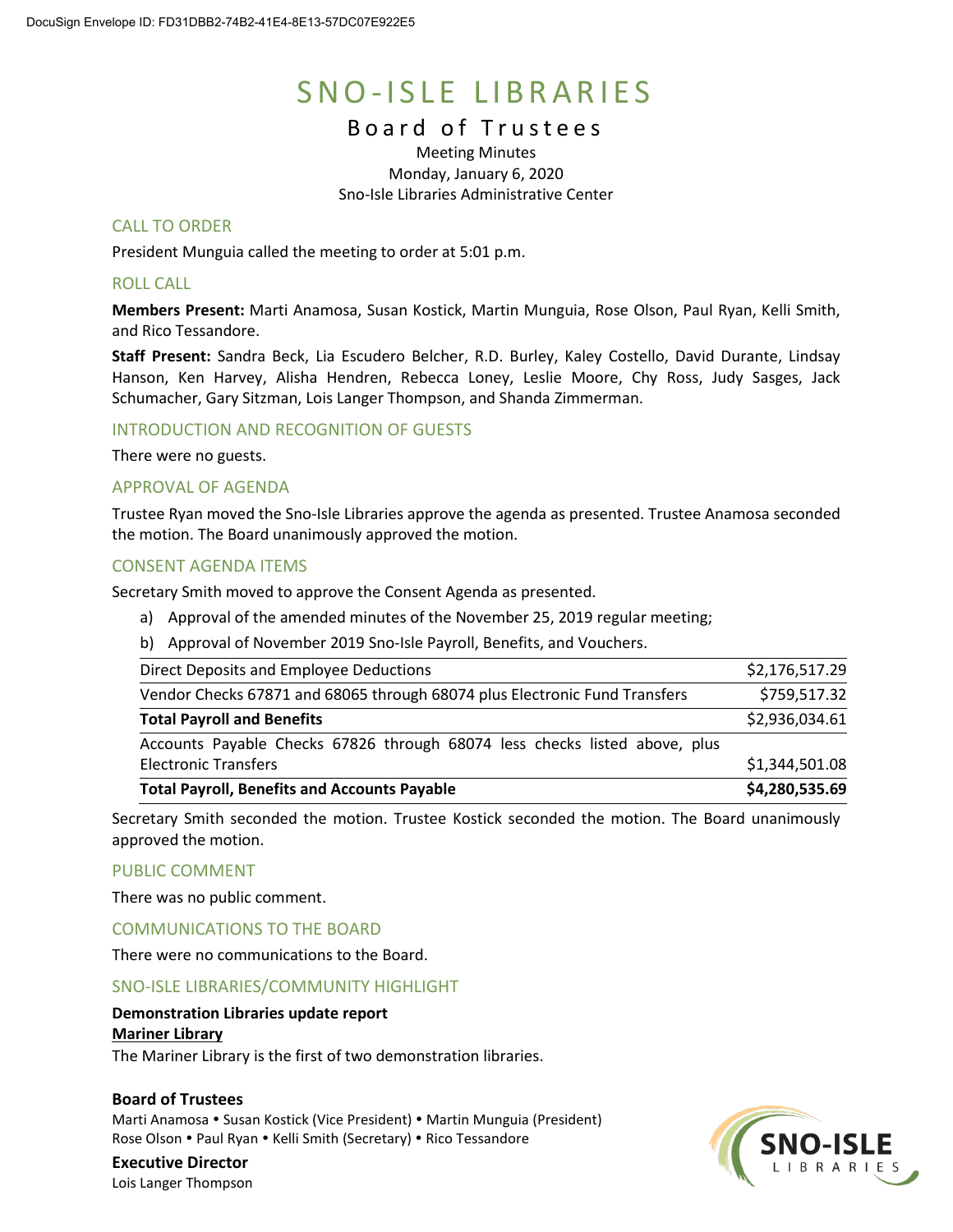Mariner Library Manager Sandra Beck informed the Board that the Mariner Library will celebrate its third anniversary on February 11. The Mariner Library has experienced significant growth, welcoming approximately 71,000 customers in 2019. Sandra shared that since its opening, the Mariner Library has established itself as an important part of the community through its community based services and programing.

# **Lakewood/Smokey Point Library**

Lakewood/Smokey Point is the second of two demonstration Libraries.

Lakewood/Smokey Point Library Manager Kaley Costello noted that the two-year anniversary of the Library was presently occurring. Kaley informed the Board that in 2019 the Lakewood/Smokey Point Library registered 721 new customers. Kaley noted that the Library's programs are well attended, and that the Library has developed a strong relationship with the Lakewood School District, which has allowed the Library to offer Library services to the local students.

# EXECUTIVE DIRECTOR'S REPORT

# **Meetings with community and elected officials**

Executive Director Thompson joined a tour of the Mariner Library with local community partners.

# **Community Events and Board meetings**

Executive Director Thompson attended the following community events and Board meetings:

- Camano Island Friends of the Library/Volunteer celebration.
- Economic Alliance of Snohomish County Board meeting.
- Economic Alliance of Snohomish County Legislative briefing.
- Institute for Museum and Library Services meeting.
- Leadership Snohomish County Board meeting.
- Mariner Community Campus Partner meeting.

# **Upcoming meetings**

Executive Director Thompson noted the following upcoming meetings:

- Clinton Friends of the Library.
- Dr. Angela Jones Washington STEM CEO. The Brier Library will host a welcome event on January 16. Dr. Jones grew up using the Brier Library and requested the Library for the welcome event.
- Representative John Lovick.

#### **Library updates**

Executive Director Thompson provided on the following Library updates:

• **Connection Works team development.**

Sno-Isle Libraries is currently working with local consultants, [Connection Works.](https://www.connectionworks.com/) Connection Works will be providing team coaching, leadership coaching, strategic planning and visioning, organizational culture shifting, and communications training.

- **Refresh projects update – Service Center, Marysville and Clinton libraries.**
	- o Service Center refresh is nearing completion.
	- $\circ$  The planning stages of the Marysville Library refresh is nearing completion. Construction is set to begin in late spring/early summer.
	- o The Clinton Library is preparing for a minor refresh.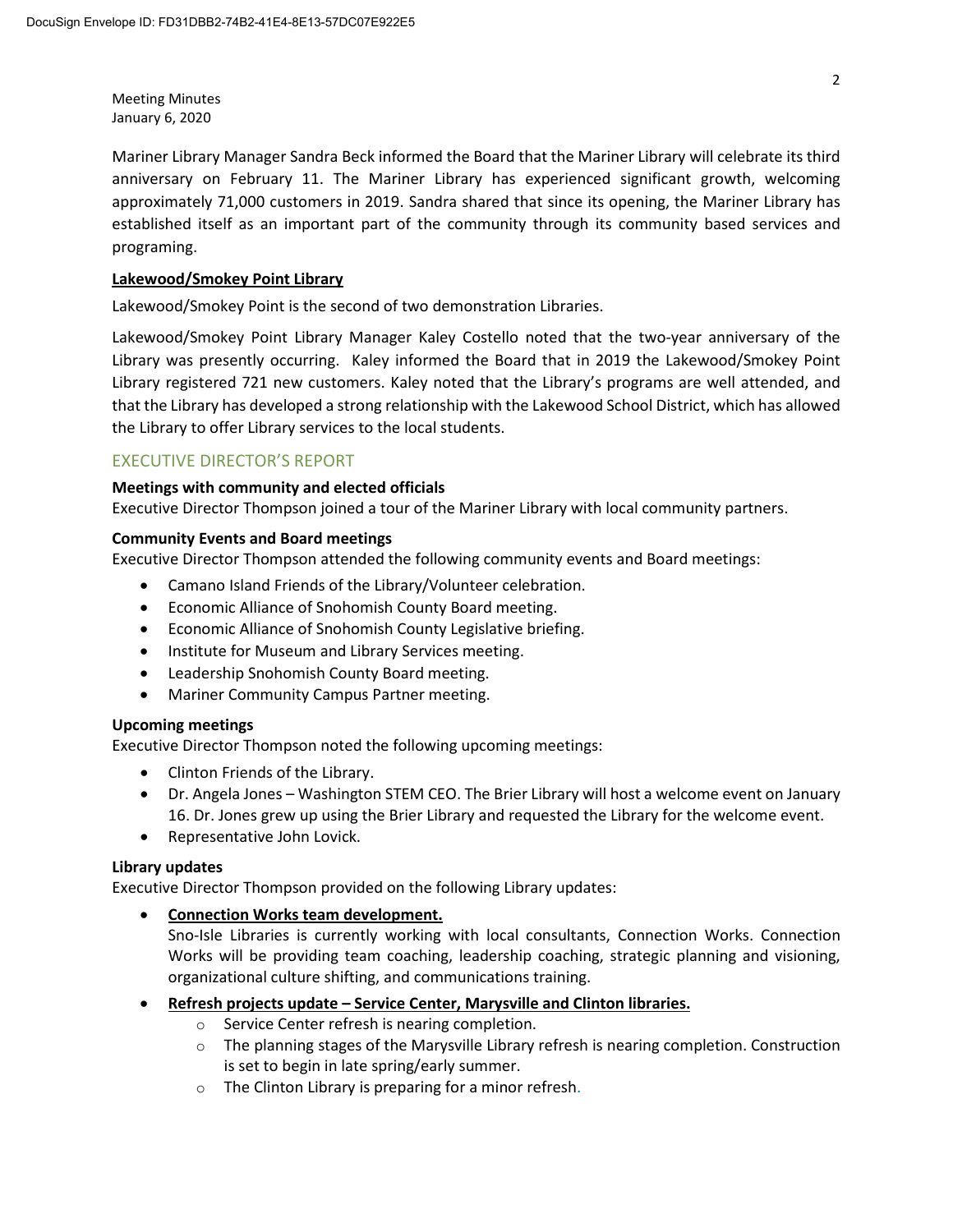# • **Lake Stevens**

- o Met with Mayor Brett Gailey and city staff.
- $\circ$  Rep. Lovick is working with the Library to explore possible state funding.

# • **Construction meetings**

 $\circ$  Service Center Staff will be meeting on the fourth Friday of the month. These meetings will allow staff to focus on living out our vision that everyone in our community is connected to their library and our values that include community and welcoming.

# **Other**

As required by state regulations, Executive Director Thompson notified the Board of the following declared emergencies:

# **Mariner Library Plumbing Issues**

On November 16, 2019 the Mariner Library reported the (2) women's toilets were backed up even after the custodians attempted to unclog them the night before. Sno-Isle's Facilities Technician attempted and could not remediate the situation. Due to public safety concerns and potential for further damage, Jack Schumacher declared the situation an emergency.

# **Mariner Library Broken Glass Panes**

On November 26, 2019 the Mariner Library reported broken panes of glass on the libraries storefront. Due to public safety concerns and potential for further damage, Jack Schumacher declared the situation an emergency.

The following purchase orders were approved during the declared emergencies but not competitively bid:

| a) | EN-15489      | Day and Night Plumbing | \$1975.56 |
|----|---------------|------------------------|-----------|
|    | $-11.2 - 0.0$ |                        | $\lambda$ |

b) EN-15596 Goldfinch Brothers \$3302.08

# UNFINISHED BUSINESS/COMMITTEE AND FOUNDATION REPRESENTATIVE REPORTS

#### **Nominating Committee**

Nominating Committee Chair Anamosa as required by the Sno-Isle Libraries Board of Trustees Bylaws, called for any additional nominations from the floor for the 2020 Sno-Isle Libraries slate of officers:

- Board President.
- Board Vice President.
- Board Secretary.

With no additional nominations from the floor, Nominating Committee Chair Anamosa recommended Secretary Smith move to elect by acclamation the following Trustees for the 2020 Sno-Isle Libraries slate of officers:

- Martin Munguia as Board President.
- Susan Kostick as Board Vice President.
- Kelli Smith as Board Secretary.

Secretary Smith moved to elect by acclamation the recommended Trustees for the 2020 Sno-Isle Libraries slate of officers:

#### **2020 Board meeting schedule**

Trustee Anamosamoved the Sno-Isle Libraries Board of Trustees remove the January 8, 2020 special Board meeting from the meeting calendar. Secretary Smith seconded the motion. The Board unanimously approved the motion.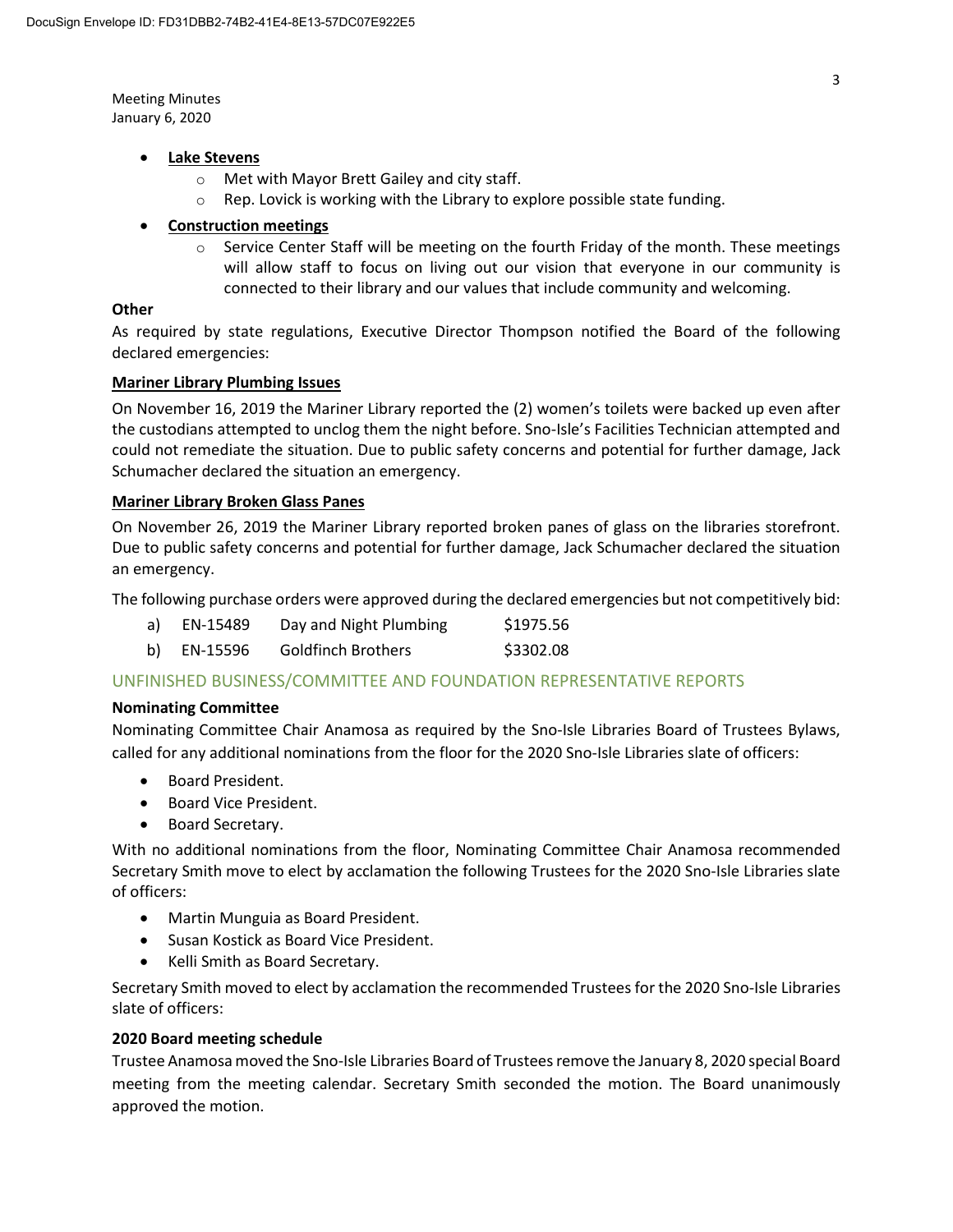#### NEW BUSINESS

#### **2020 Levy Rate**

Vice President Kostick moved that the Sno-Isle Libraries Board of Trustees certify the 2020 levy rate at \$0.4411090169 per thousand dollars of assessed value and direct staff to send the certification results to the Snohomish and Island County Assessors' Offices. Trustee Olson seconded the motion. The Board unanimously approved the motion.

# **Board of Trustees policies**

Board Development/Administration Committee Chair Smith noted that the presented policies are a continuation of the policy update project the Board has been reviewing through 2019. Chair Smith noted additional changes the Board Development/Administration Committee discussed with staff.

i) Site Selection and Acquisition.

Gary Sitzman provided additional updates to the presented Site Selection and Acquisition policy as discussed with the Board Development/Administration Committee. Trustee Anamosa requested that the additional updates be presented to the Board and approval be postponed until the February 24 regular meeting.

# ii) Library Facility Ownership.

Trustee Tessandore moved the Sno-Isle Libraries Board of Trustees approve the Library Facility Ownership Policy as presented. Trustee Ryan seconded the motion. The Board unanimously approved the motion.

# **President's Report**

# i) **Trustee reappointment.**

President Munguia provided an update regarding Trustee Ryan's reappointment to the Sno-Isle Libraries Board of Trustees.

#### ii) **Trustee Committee and Foundation Representative assignments.**

President Munguia presented the Following Trustee Committee and Foundation Representative assignments for 2020:

- Sno-Isle Libraries Board of Trustees Foundation Board Representative Trustee Olson
- Board Development/Administration Committee Kelli Smith (Chair) and Trustee Tessandore
- Strategic Planning and Finance Committee Trustee Anamosa (Chair) and Trustee Ryan
- System Services Committee Trustee Kostick (Chair) and Trustee Olson

#### **Board Development/Administration Committee Report**

i) Secretary Smith, Chair of the Board Development/Administration Committee, provided an update regarding the February 1 Board Retreat.

# ANNOUNCEMENTS AND COMMENTS

The following comments were made:

Secretary Smith expressed appreciation to Executive Director Thompson for an email sent to all Sno-Isle Libraries' staff that was also shared with the Board.

# EXECUTIVE SESSION AND ADJORNMENT

There was no executive session.